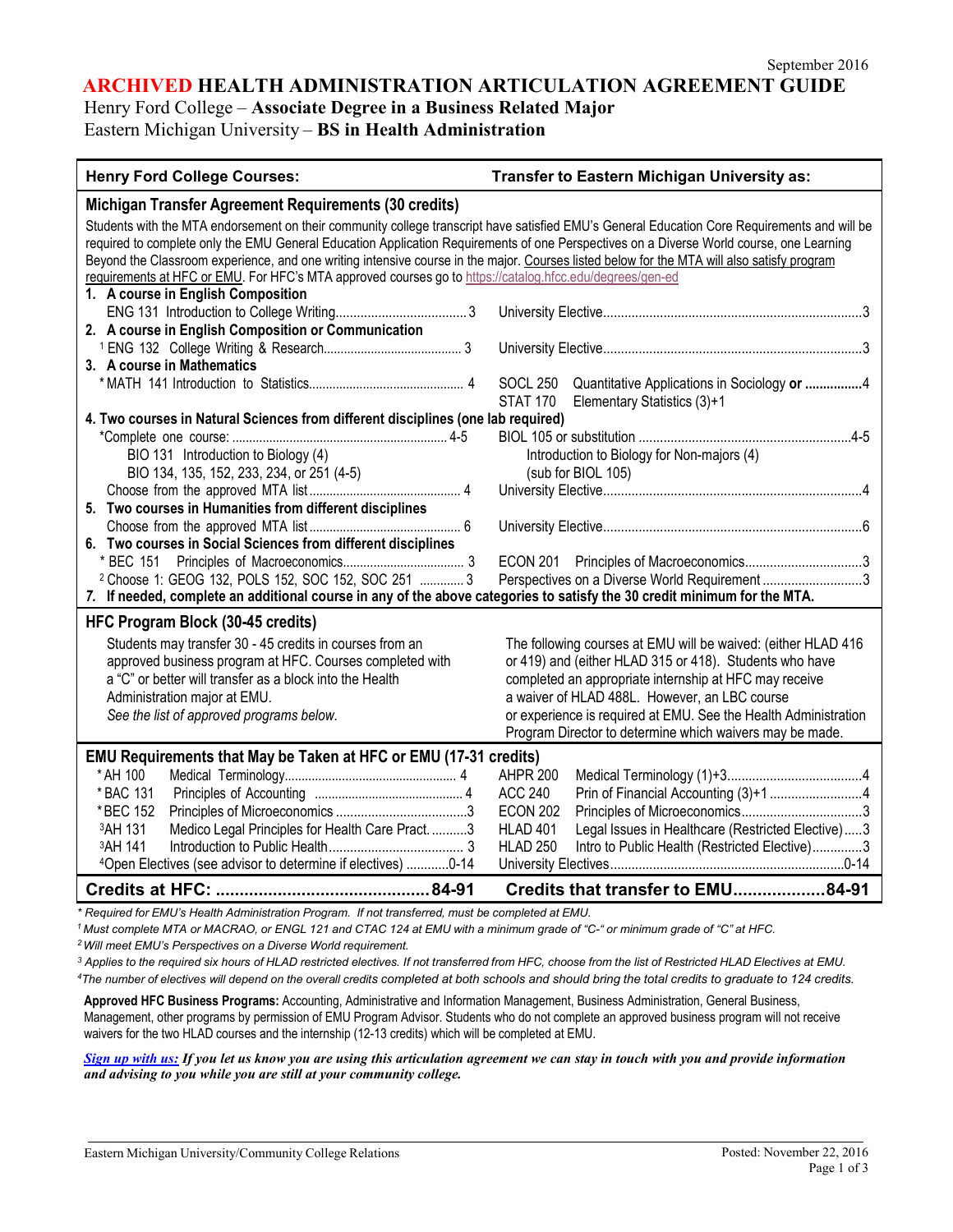# **ARCHIVED HEALTH ADMINISTRATION ARTICULATION AGREEMENT GUIDE**

Henry Ford College – **Associate Degree in a Business Related Major** Eastern Michigan University – **BS in Health Administration**

| <b>Program Admission Requirements:</b>                                                                                          | Suggested sequence for completing the program                                        |
|---------------------------------------------------------------------------------------------------------------------------------|--------------------------------------------------------------------------------------|
| 1. Completed a minimum of 45 hours of undergraduate                                                                             | at the HFC University Center                                                         |
| coursework at an accredited institution of higher learning with                                                                 |                                                                                      |
| a minimum cumulative grade point average of 2.5.                                                                                | Fall<br>(6 credits)                                                                  |
| 2. Completed the MTA or MACRAO agreement (or WRTG 121                                                                           |                                                                                      |
| and CTAC 124 with a minimum grade of "C-" at EMU or                                                                             |                                                                                      |
| minimum grade of "C" at the community college.                                                                                  | (9 credits)<br>Winter                                                                |
| 3. Students who do not have the minimum GPA to be admitted                                                                      |                                                                                      |
| into the major may petition the program director in writing to<br>request probationary admission to the major. Applications are | HLAD 310                                                                             |
| considered on a case-by-case basis.                                                                                             | <b>ECON 436</b>                                                                      |
|                                                                                                                                 | <b>Summer</b><br>(6 credits)                                                         |
| <b>Major Requirements (33-40 credits)</b>                                                                                       | HLAD 311                                                                             |
| <b>Health Administration Requirements (27-33 credits)</b>                                                                       | (pre-req: HLAD 305) or MGMT 384 3<br>HLAD 312                                        |
| The US Health Care System 3<br>HLAD 305                                                                                         | Fall<br>$(9-10$ credits)                                                             |
| HLAD 307W Comm Effectiveness in Health Admin 3                                                                                  | HLAD 315 or (prereq: admitted to program)                                            |
| HLAD 308<br>Ethical Dim of Health Care Delivery 3                                                                               | HLAD 418                                                                             |
| Administration of Health Care Organizations3<br>HLAD 310                                                                        | HLAD 416 or (pre-regs: HLAD 307 & 310)<br>(pre-reqs: HLAD 307 & 310) 3-4<br>HLAD 419 |
| Management of Health Services 3<br>HLAD 311<br>Health Personnel Mgmt & Devmt 3<br><b>HLAD 312</b>                               | HLAD 420                                                                             |
| HLAD 420<br>Health Insurance and Reimbursement3                                                                                 | (3-9 credits)<br>Winter                                                              |
| Decision Making for Health Administrators3<br>HLAD <sub>425</sub>                                                               | HLAD 425                                                                             |
|                                                                                                                                 | HLAD 488L Internship (pre-requisite: HLAD 310 & permission)0-                        |
| ECON 436                                                                                                                        | 6                                                                                    |
| <b>Waiver Options (6-7 credits)</b>                                                                                             |                                                                                      |
| Under this articulation agreement, students may have one course                                                                 |                                                                                      |
| waived from each option below. See the program coordinator to                                                                   | Restricted HLAD Electives The two required elective courses                          |
| determine which courses to complete and which to have waived.                                                                   | may be taken at HFC. If one or both courses are not transferred                      |
| Select one course to complete (the other will be waived): 3-4                                                                   | from HFC, choose courses to take at EMU from this list. (Do not                      |
| Health Planning (3)<br>HLAD 416                                                                                                 | repeat an equivalent course from HFC.)                                               |
| <b>HLAD 419</b><br>Legal & Regulatory Issues in Health Care (4)<br>Select one course to complete (the other will be waived) 3   | HLAD 250 Introduction to Public Health (3)                                           |
| <b>HLAD 315</b><br>Data Analysis for the Health Sciences (3)                                                                    | HLAD 313 Health Care Quality (3)<br>HLAD 323 Introduction to Epidemiology (3)        |
| HLAD 418<br>Principles of Healthcare Finance (3)                                                                                | HLAD 401 Legal Issues in Health Care (3)                                             |
|                                                                                                                                 | HLAD 402 Health Policy (3)                                                           |
| <b>LBC Requirement</b><br>One Learning Beyond the Classroom (LBC) course or noncredit                                           | HLAD 476 Intro to Healthcare Informatics (3)                                         |
| experience must be completed at EMU. <sup>1</sup> HLAD 488L is an                                                               |                                                                                      |
| option to satisfy this requirement. See the program coordinator                                                                 |                                                                                      |
| for other options.                                                                                                              |                                                                                      |
|                                                                                                                                 |                                                                                      |
|                                                                                                                                 |                                                                                      |
|                                                                                                                                 |                                                                                      |
|                                                                                                                                 |                                                                                      |

1Satisfies EMU's "Learning Beyond the Classroom" requirement. An internship is required for the Health Administration program.

\*If sufficient credits are not transferred, additional credits must be completed at EMU to satisfy the minimum of 124 credit hours required to graduate.

*Note: Students may register concurrently at HFC and EMU while completing the program I order to take HLAD courses in sequence and graduate in a timely manner. Students receiving financial aid should contact the Financial Aid Offices at HFC and EMU to ask questions for financial aid as a concurrently registered student.*